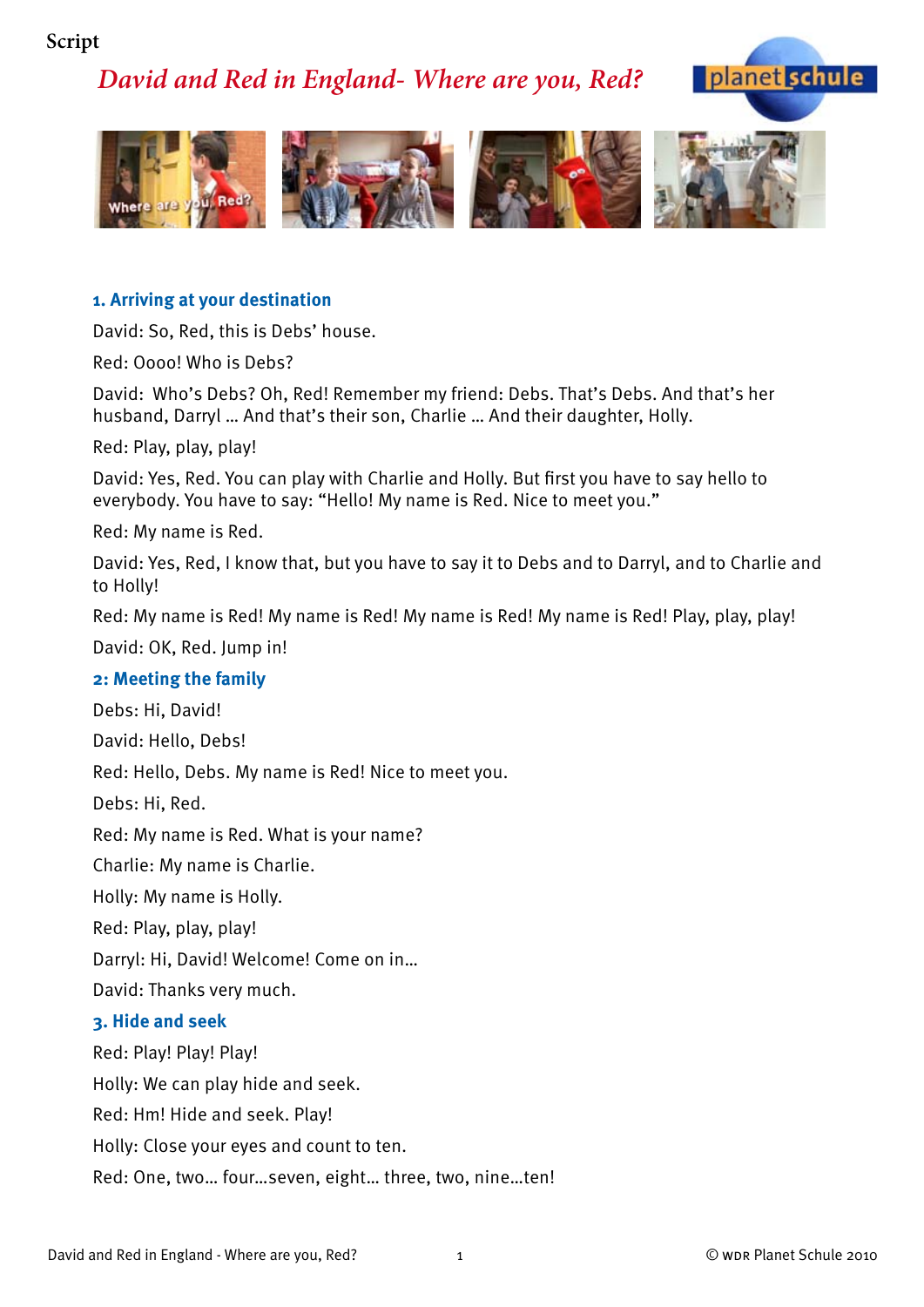

### **4. Teatime**

David: Yes, I would love a cup of tea, please.

Darryl: So, David, how was your trip?

David: It was fine, thanks.

Debs: So what are your plans while you're here in England?

David: Oh, we want to go shopping, and we want to go to London, and Red wants to go to school.

Debs: Oh! So tell me about Red…

David: Well…

#### **4. Hide and seek**

Red: Hello?

Charlie: Boo!

Red: Hello? Hello? Oh! Found you!

Holly: OK. My turn. 1,2,3,4,5,6,7,8,9,10. Coming!

Red: Hide! Hmmmm. No!

Red: Hmmm. Hide. Oooo! Red - hide – Red!

In the bathroom

Holly: Found you! Let's go and find Red.

In the kitchen

Holly: He's not here. Let's try the living room.

Living room

Holly: He's not here. Let's try the bathroom.

Bathroom

Holly: He's not in here. Let's try the bedroom.

Bedroom

Holly: He's not in here. We've checked the bathroom, the bedroom, the kitchen, the living room. He's nowhere. We've got to ask mum and dad. Come on!

The end of teatime

David: So, that's all I can say about Red.

Debs: Oh…

Holly: Mum, Dad! We can't find Red anywhere.

Debs: Have you looked in the kitchen?

Holly: Yes.

David: Have you looked in the bathroom?

Holly: Yes.